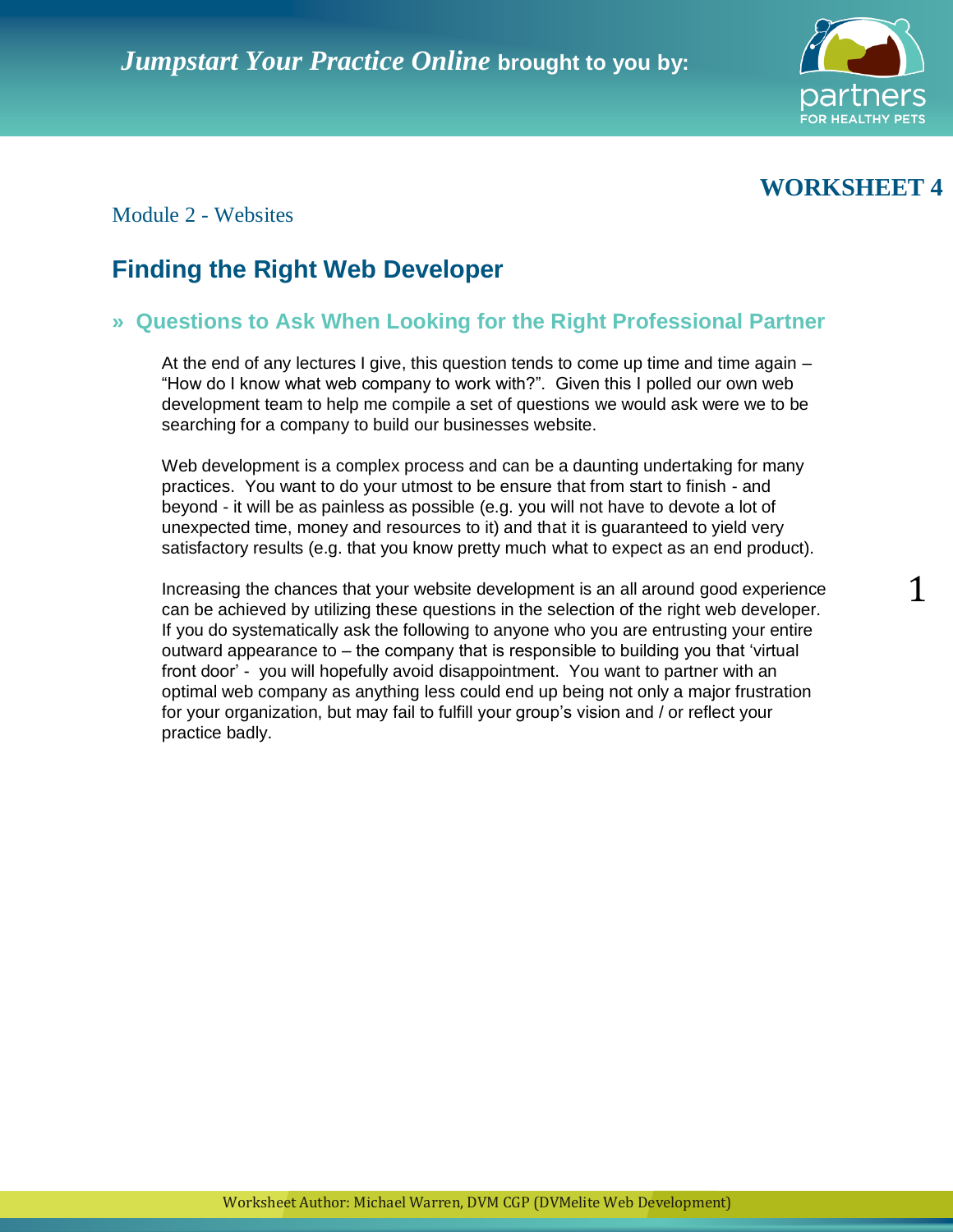

2

### » What to ask a potential web developer...

- **First, is the web development company's** *own* **website beautiful and engaging?**  $\circ$  Often a good indicator of quality and integrity
	- o Gives a good idea of their overarching navigation and design sensibilities

#### **What are previous examples of their web design work?**

- o Check out their design portfolio
- $\circ$  Ask for references to determine their customer service, SEO results, and so on.

### **What are previous examples of their design and development work within the veterinary industry?**

- $\circ$  Important to explore single best indicator of what you might expect to receive
- $\circ$  Go to example websites of theirs to see how they look for example, play around to see how easy they are to navigate and extract important information from.
- $\circ$  Veterinary websites must convey certain elements and evoke certain emotions a company that has no experience building one of these may miss the mark

#### **Is the company recommended by veterinary consultants?**

- $\circ$  Veterinary consultants have good objective insights when it comes to veterinary industry service provider
- $\circ$  Veterinary consultants are likely only to recommend the better companies due to their own reputations being so closely on the line in doing so

#### **What happens in 3 years when your design is outdated?**

 $\circ$  It is important to understand how easy it will be to update the design over time – does the company disappear once development of the website is complete?

#### **How easy is it to change the content and images on your site?**

 $\circ$  One of the key components of a successful veterinary website is how simple it is to access and edit. It is important to have full control over your website and be able to easily add new content and create your own changes, otherwise updates simply won"t happen (if it is hard to access the back-end) and your website will quickly become static and outdated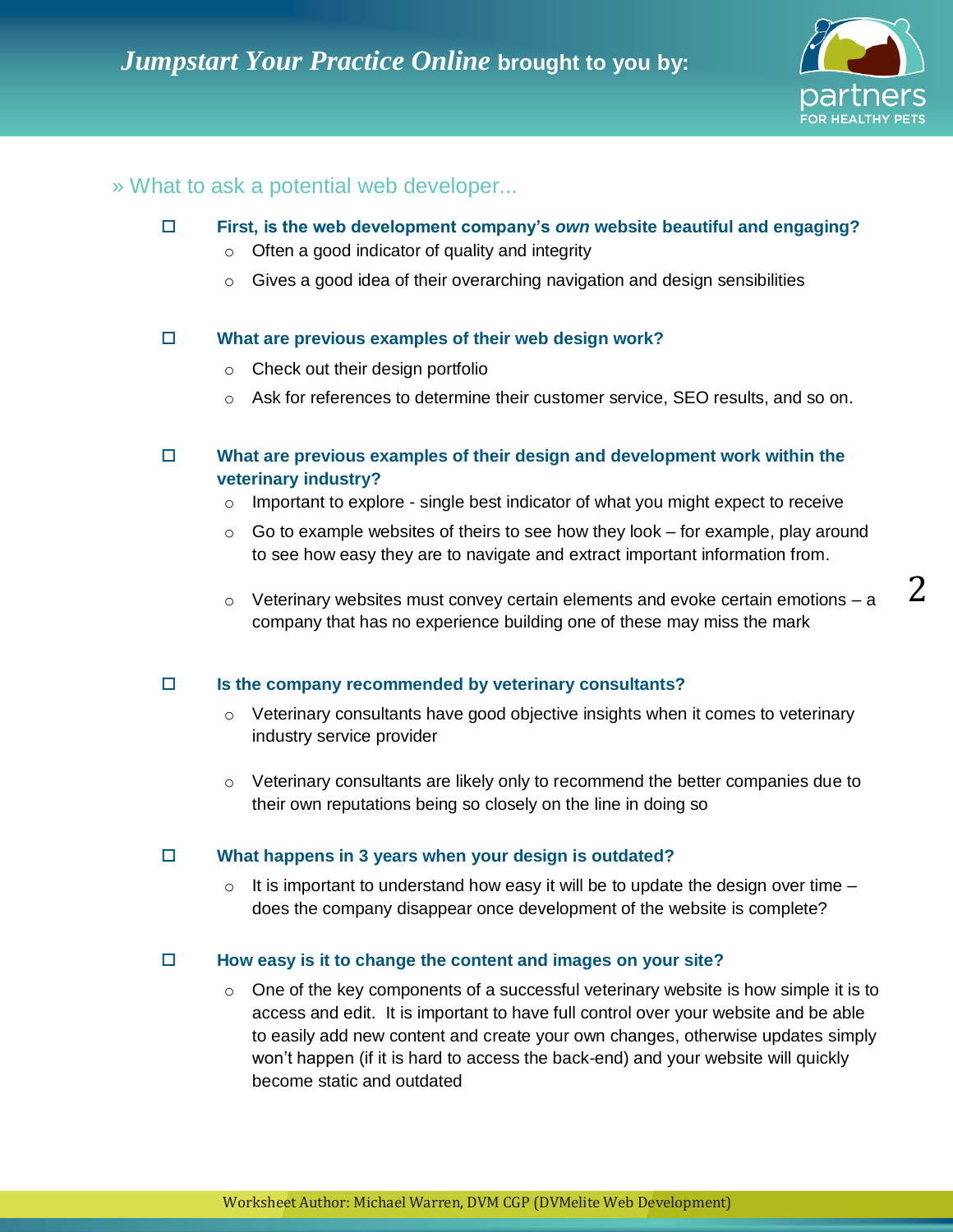

3

#### **How much work will you have to do yourself?**

- $\circ$  Some providers provide templates or have a "do it yourself" model, so it is important to understand exactly what you can expect to receive from them
- $\circ$  Remember to calculate the hidden cost to 'DIY' websites; you must factor in (wo)man hours it will require, as it could be 100+ just to set up your own site (and still have it looking just 'ok').

### **Do their content providers have experience** *writing* **in the veterinary industry or with a veterinary voice?**

 $\circ$  Again, veterinary websites are a species unto themselves and your audience is both discerning and looking for evidence of compassion in your practice. If the written content is not geared to convey this (and errs too much in one direction – too business-like or too flippant) you risk offending

#### **What is their strategy for generating new clients from your website?**

 $\circ$  A website is your marketing hub. In what way do their sites fulfill this function (if they do so at all)

#### **Is there an overall marketing system built into the website?**

 $\circ$  Is it just a website they provide, or is it part of an overall marketing system?

#### **Is there a built-in blog?**

- $\circ$  The blog is the engine of your website and should be built in as standard
- $\circ$  The blog has a multifactorial role:
	- Establishes you as an authority in a geographic and animal-related area
	- Gives back to your clients and community (e.g. through sharing of information)
	- Most importantly, it generates new content which is key to boosting your search engine rankings (it is what Google algorithms are looking for in the form of regular new content)